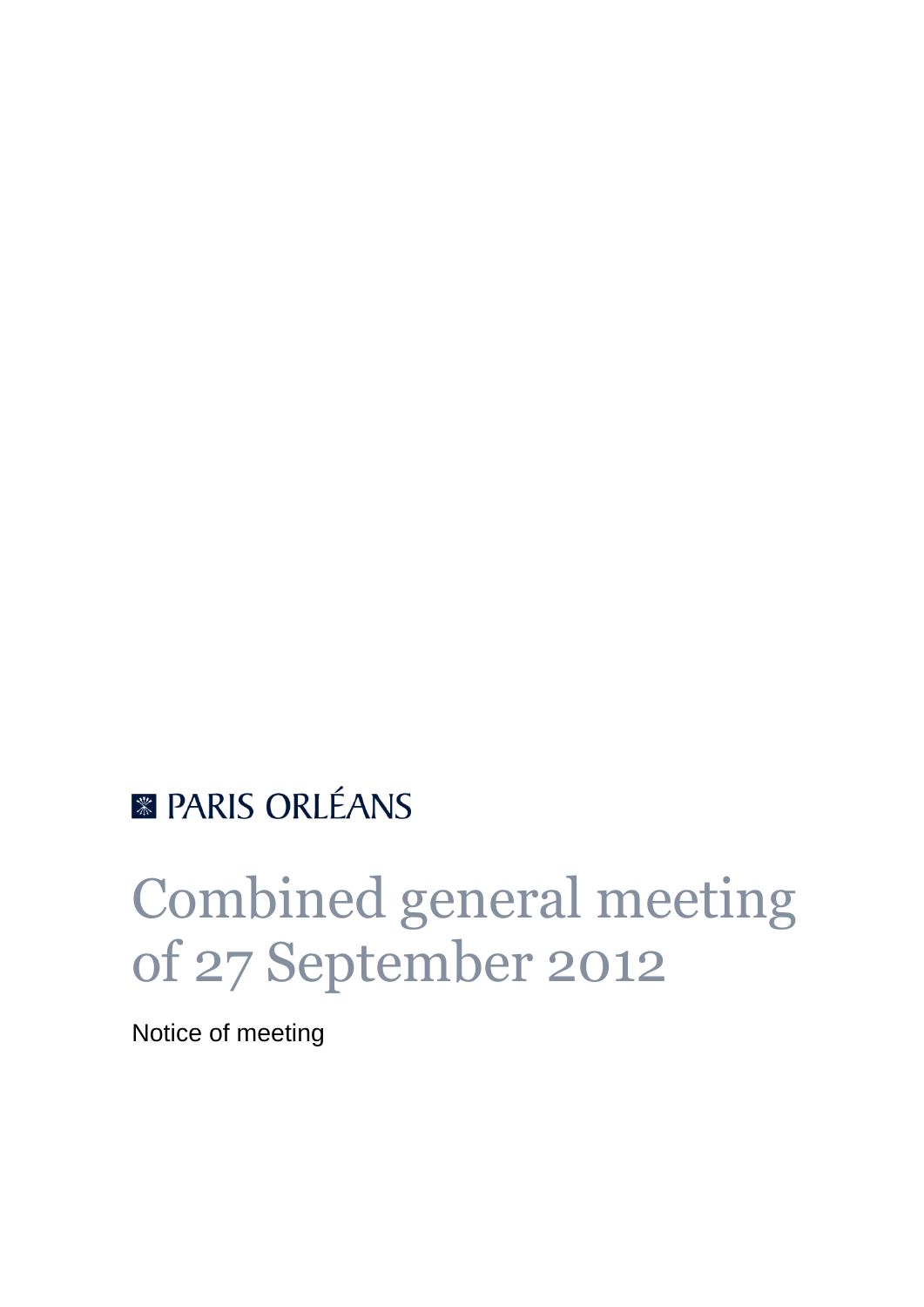The shareholders and bearers of voting right certificates are convened to attend the Combined General Meeting (ordinary and extraordinary) that will be held on 27 September 2012, at 9:30am (Paris time), in the auditorium of Capital 8 (on the right when entering), located at 32 rue de Monceau, 75008 Paris, France, in order to deliberate on the following agenda and draft resolutions, which have been released in the prior notice of meeting dated 10 August 2012, published in the *Bulletin des Annonces Légales Obligatoires*.

## Agenda

#### **Within the remit of the Extraordinary General Meeting**

- Manager's report for the financial year ended 31 March 2012
- Supervisory Board's report
- Amendment to Article 11.1 section 4 of the Articles of Association relating to double voting rights
- Amendment to Article 11.1 section 5 of the Articles of Association relating to division of shares and voting right certificates ownership

#### **Within the remit of the Ordinary General Meeting**

- Manager's report for the financial year ended 31 March 2012
- Supervisory Board's report
- Statutory Auditors' report on the parent company financial statements and on the consolidated financial statements for the financial year ended 31 March 2012
- Statutory Auditors' special report on the regulated agreements and commitments
- Approval of the parent company financial statements for the financial year ended 31 March 2012
- Appropriation of income for the financial year ended 31 March 2012 and distribution of the dividend
- Approval of the consolidated financial statements for the financial year ended 31 March 2012
- Approval of a regulated agreement
- Appointment of Mr Peter Smith as a member of the Supervisory Board
- Total amount of the remunerations allocated to members of the Supervisory Board for the financial year ended 31 March 2013

#### **Within the remit of the Extraordinary General Meeting**

Granting powers for the formalities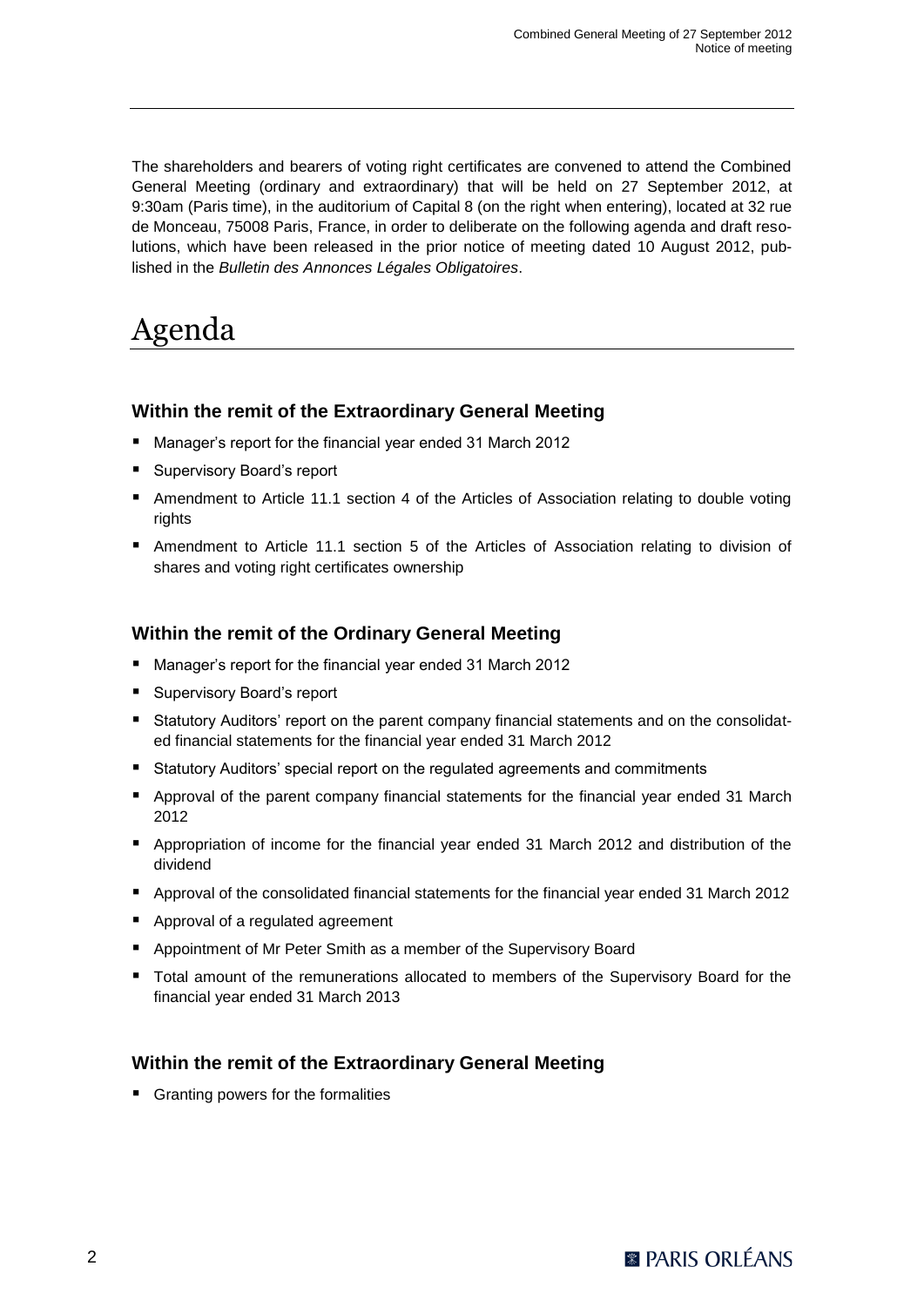## Draft resolutions

#### **Resolutions within the remit of the Extraordinary General Meeting**

#### *First resolution – Amendment to article 11.1 section 4 of the Articles of Association*

The General Meeting, ruling under the quorum and the majority conditions required for extraordinary resolutions, after consulting the Manager's report and the Supervisory Board's report,

decides to amend Article 11.1 section 4 of the Articles of Association, by suppressing the word *"pure"* in its second sentence, and suppressing its last sentence, article 11.1 section 4 of the Articles of Association being consequently drafted as follows:

 *"Except when provided by law, each share and voting right certificate entitle to one voting*  right in the General Meetings. However, the holder of any fully paid share, held in the form of *registered shares for at least two years in the name of a single holder, will be entitled to two voting rights per share, without any limitation. In case of capital increase, by incorporation of reserves, benefits or issue premiums, the double voting right is, as from the issuance date, attributed to the registered shares allocated to a shareholder as a consequence of former shares for which he benefits from a double voting right. In the event of any transfer following inheritance, liquidation of marital property between spouses or donation inter vivos in favour of a spouse or relative entitled to inherit, the right remains acquired and the period hereinabove referred to is not interrupted. The double voting right is cancelled ipso jure of any share transferred for any other cause."*

decides that this amendment apply with immediate effect,

grants, as far as it is necessary, all powers to the Manager in order to implement the amendment of the Articles of Association hereinabove referred to and carry out any formality that would be useful or required,

and takes note of the approval, by a separate deed, of this resolution by the Company's general partners.

#### *Second resolution – Amendment of Article 11.1 section 5 of the Articles of Association relating to division of shares and voting right certificates ownership*

The General Meeting, ruling under the quorum and the majority conditions required for extraordinary resolutions, after consulting the Manager's report and the Supervisory Board's report,

decides to amend Article 11.1 section 5 of the Articles of Association, which shall be consequently drafted as follows:

 *"In case of division of shares and voting right certificates ownership, the voting right attached to the share or to the voting right certificate is exercised by the bare owner, except on decisions relating to the appropriation of income, where it is exercised by the beneficial owner."*

decides that this amendment shall apply from the end of this General Meeting,

grants, as far as it is necessary, all powers to the Manager in order to implement the amendment of the Articles of Association hereinabove referred to and carry out any formality that would be useful or required,

and takes note of the approval, by a separate deed, of this resolution by the Company's general partners.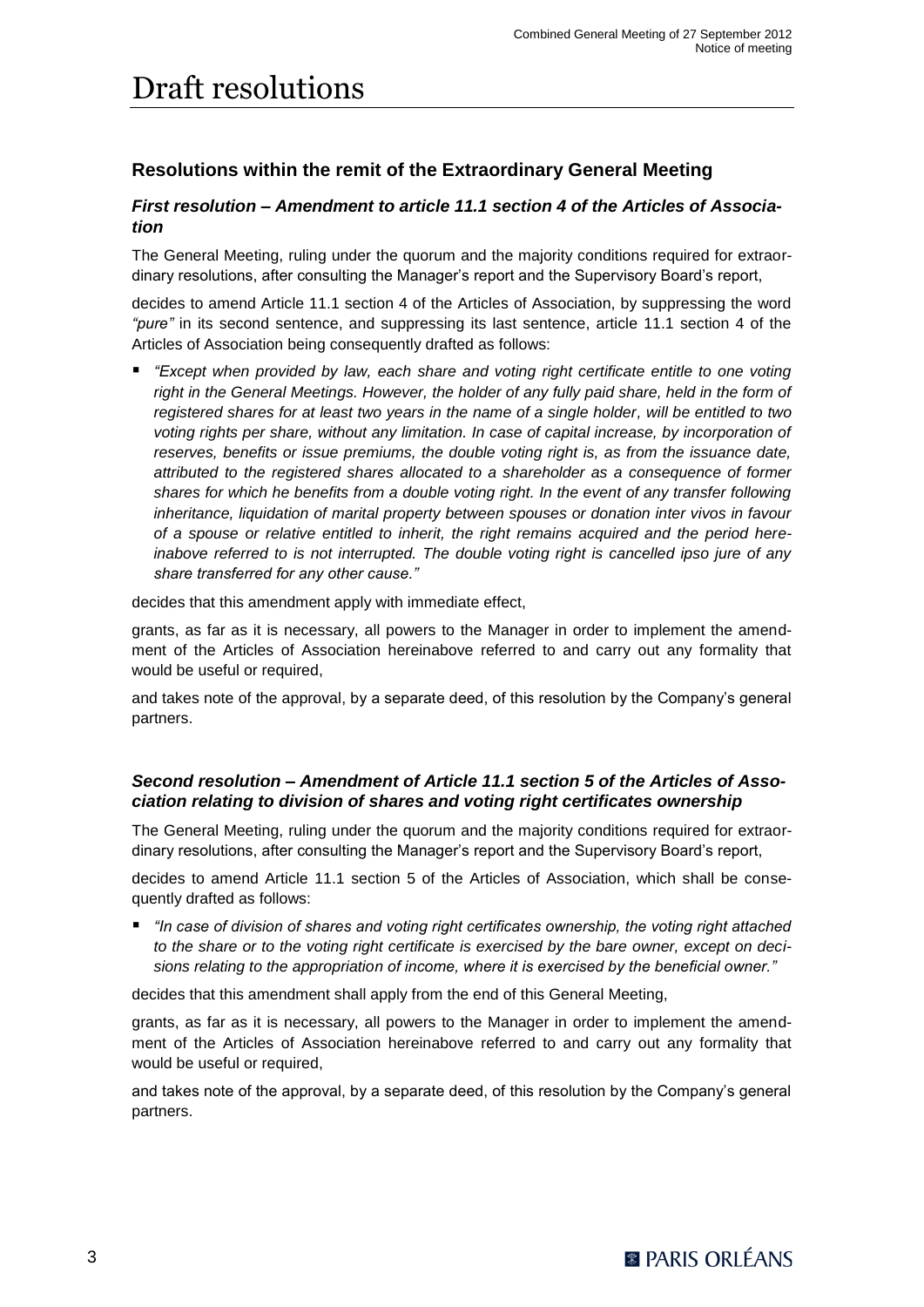#### **Resolutions within the remit of the Ordinary General Meeting**

#### *Third resolution – Approval of the Parent company financial statements for the financial year ended 31 March 2012*

The General Meeting, ruling under the quorum and the majority conditions required for ordinary resolutions, after consulting the Manager's report, the Supervisory Board's report and the Statutory Auditors' report on the parent company financial statements for the financial year ended 31 March 2012,

approves the said financial statements as presented to it, as well as the transactions evidenced in these statements and summarised in these reports,

consequently, discharges all members of the Executive Board under the Company's previous form of incorporation (limited liability company with an Executive Board and a Supervisory Board) and the Manager, from any liabilities with respect to the financial year ended 31 March 2012,

and takes note of the approval, by a separate deed, of this resolution by the Company's general partners.

#### *Fourth resolution – Appropriation of income for the financial year ended 31 March 2012 and dividend payment*

The General Meeting, ruling under the quorum and the majority conditions required for ordinary resolutions, after consulting the Manager's report, the Supervisory Board's report and the Statutory Auditors' report on the Parent company financial statements for the financial year ended 31 March 2012,

decides to appropriate the income for the said financial year, a net loss amounting €114,297,250.92, as follows:

| In $\epsilon$                                                       |                    |  |
|---------------------------------------------------------------------|--------------------|--|
| Net income for financial year                                       | (114, 297, 250.92) |  |
| Retained earnings                                                   | 198, 345, 972. 76  |  |
| Distributable income                                                | 84,048,721.84      |  |
| <b>Appropriation</b>                                                |                    |  |
| to payment of a dividend of $\epsilon$ 0.50 per share <sup>12</sup> | 16,257,793.50      |  |
| to retained earnings for                                            | 67,790,928.34      |  |

**Notes**

1. Number of shares and investment certificates entitled to a dividend registered on the detachment date, excluding treasury shares and investment certificates held by Paris Orléans.

2. Dividend fully eligible for the 40% rebate provided for in Article 158 (3) (2°) of the French Tax Code (*Code général des impôts*) for individuals who are French tax residents.

decides that the Company shall not receive a dividend in respect of any shares held on the payment date, the amount of the dividend corresponding to these shares being automatically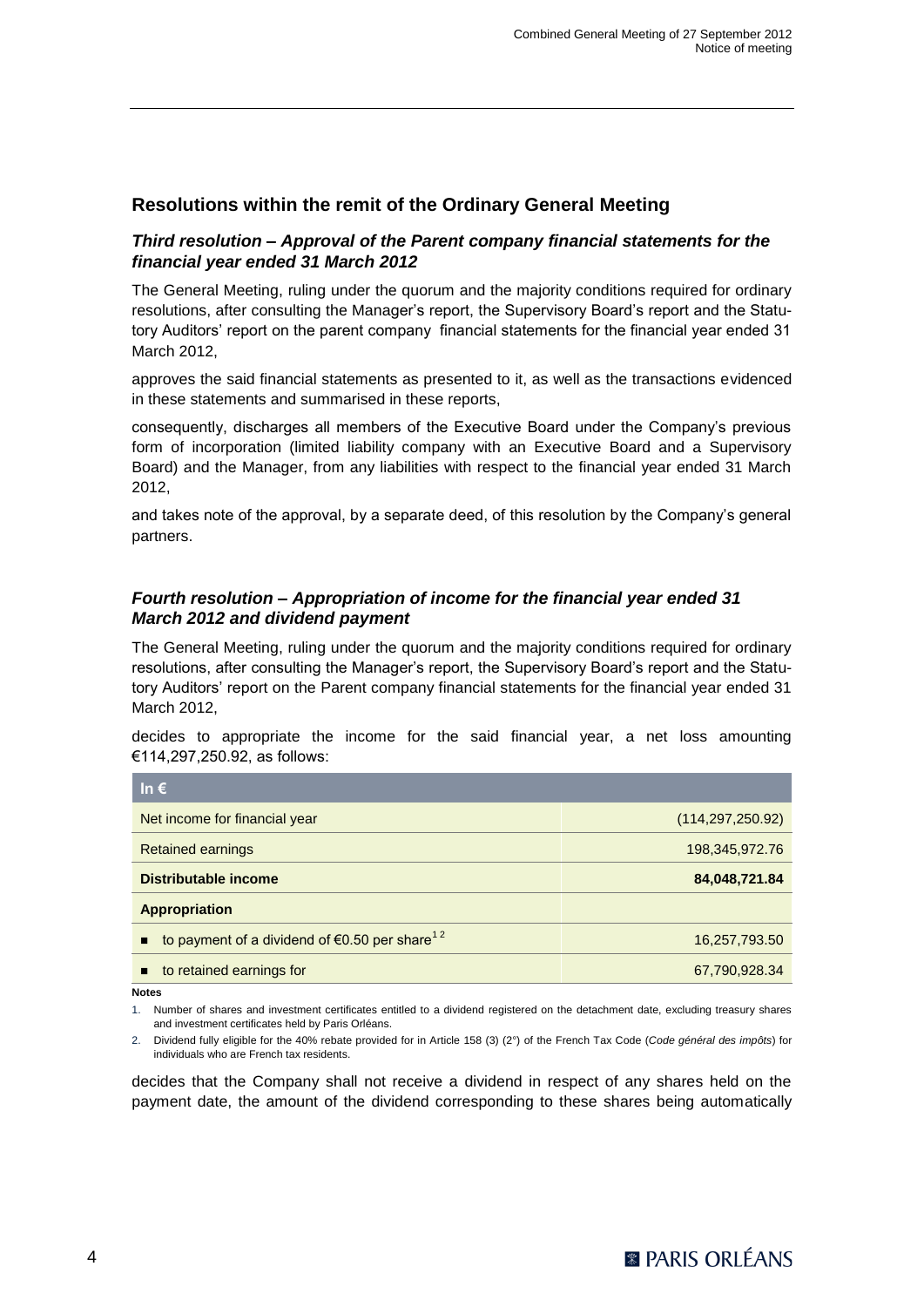added to retained earnings, and, to this purpose, grants all powers to the Manager to revise the final amount of the actual distribution and the final amount of retained earnings,

takes note that the dividend distributed to natural persons who are French tax residents is eligible in full for the 40% tax allowance provided for in article 158 (3) ( $2^{\circ}$ ) of the French Tax Code (*Code général des impôts*), under the provisions and within the limits provided for by applicable regulations,

decides that dividend to be distributed shall be detached from the shares on 1 October 2012 and shall be payable as from 4 October 2012,

and takes note that, in accordance with the provisions of article 243 bis of the French Tax Code (*Code général des impôts*), the dividends per share distributed in respect of the preceding three financial years were as follows:

|                                                                                     | $\overline{12010}$ /2011 $^\dagger$ | 2009/2010     | 2008/2009     |
|-------------------------------------------------------------------------------------|-------------------------------------|---------------|---------------|
| Number of shares and investment certificates enti-<br>tled to dividend <sup>1</sup> | 31,611,745                          | 31,020,213    | 30,748,400    |
| Net dividend per share (in $\epsilon$ )                                             | $0.40^{2}$                          | $0.35^{2}$    | $0.35^{2}$    |
| Total amount distributed (in $\epsilon$ )                                           | 12,644,698.00                       | 10,857,074.55 | 10.761.940.00 |

**Notes**

3. Number of shares and investment certificates entitled to a dividend registered on the detachment date, excluding treasury shares and investment certificates held by Paris Orléans.

4. Dividend fully eligible for the 40% rebate provided for in Article 158 (3) (2°) of the French Tax Code (*Code général des impôts*) for individuals who are French tax residents.

and takes note of the approval, by a separate deed, of this resolution by the Company's general partners.

#### *Fifth resolution – Approval of the consolidated financial statements for the financial year ended 31 March 2012*

The General Meeting, ruling under the quorum and the majority conditions required for ordinary resolutions, after consulting the Manager's report (in its provisions relating to the activity of the Group), the Supervisory Board's report and the Statutory Auditors' report on the consolidated financial statements for the financial year ended 31 March 2012,

approves said financial statements as presented to it, as well as the transactions evidenced in these statements and summarized in these reports, which show a consolidated net banking income of €1,139.9 million, a consolidated net income of €141.5 million and a consolidated net income attributable to equity holders of the parent of €37.2 million,

and takes note of the approval, by a separate deed, of this resolution by the Company's general partners.

#### *Sixth resolution – Approval a regulated agreement*

The General Meeting, ruling under the quorum and the majority conditions provided for ordinary resolutions, after consulting the Manager's report, the Supervisory Board's report and the Statutory Auditors' special report on the regulated agreements and commitments,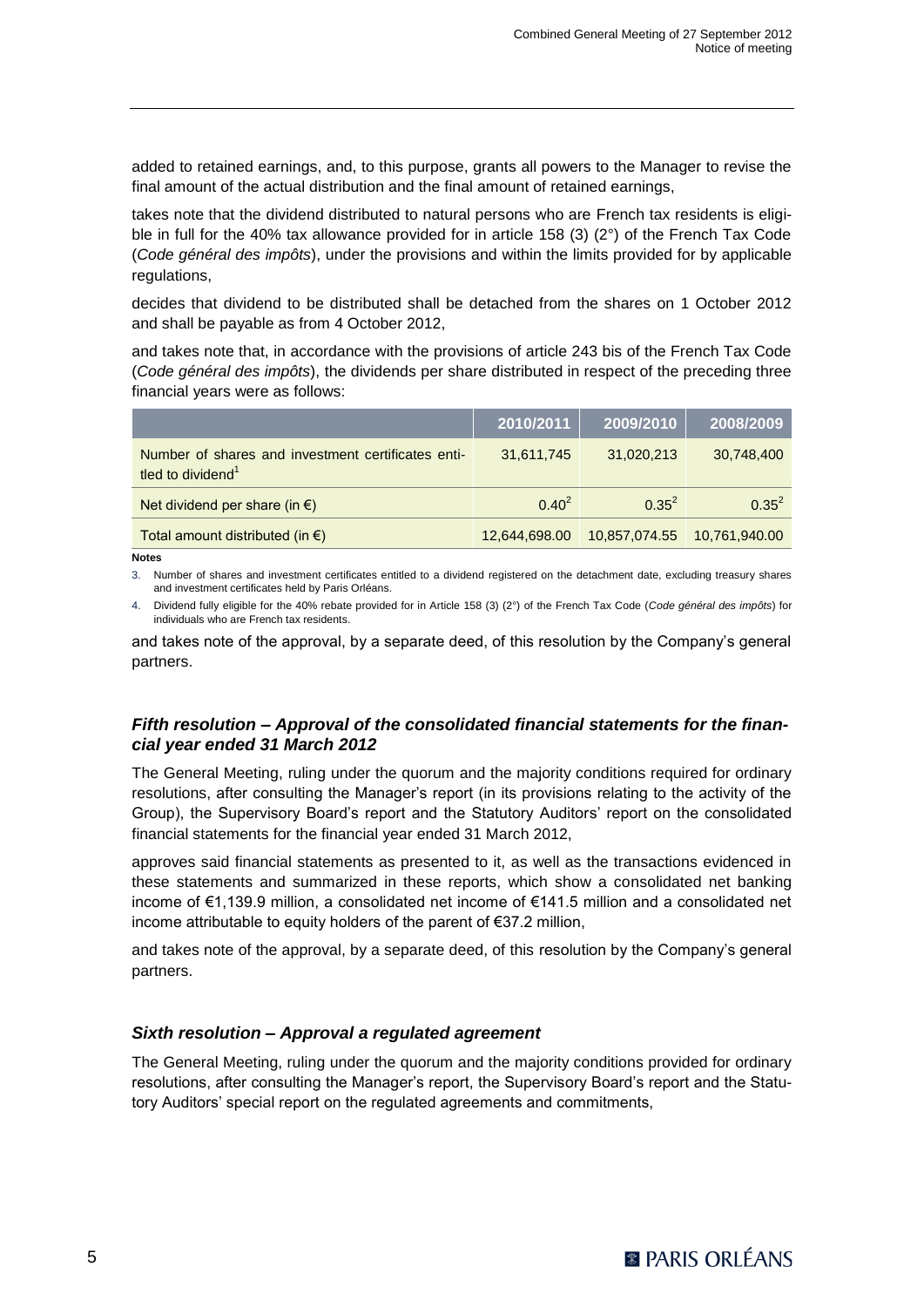approves, in accordance with the provisions hereinabove referred to, the tacit renewal on 28 January 2012, of the liquidity agreement initially entered into on 23 January 2008 with Rothschild & Cie Banque SCS.

The quorum and majority are calculated in accordance with the provisions of article L. 225-40 section 4 of the French Commercial Code (*Code de commerce*) and the Company's general partners do not have the right to vote on this resolution.

#### *Seventh resolution – Appointment of Mr Peter Smith as a member of the Supervisory Board*

The General Meeting, ruling under the quorum and the majority conditions required for ordinary resolutions, after consulting the Manager's report and the Supervisory Board's report,

decides to appoint Mr Peter Smith's as a member of the Company's Supervisory Board for a duration of three years to expire at the end of the General Meeting of shareholders which will approve the accounts for the financial year ending 31 March 2015,

takes note of Mr Peter Smith's informing of his prior acceptance of the position of member of the Company's Supervisory Board and of his satisfying all the conditions required by law and regulations for the position.

The Company's general partners do not have the right to vote on this resolution.

#### *Eighth resolution – Total amount of the remunerations allocated to members of the Supervisory Board for the financial year ended 31 March 2013*

The General Meeting, ruling under the quorum and the majority conditions required for ordinary resolutions, after consulting the Management's report and the Supervisory Board's report, decides to fix the maximal aggregate amount of the remunerations allocated to the members of the Supervisory Board until further decision to a total of [**●**]€,

and decides that this aggregate amount shall apply retroactively to all Supervisory Board meetings held from the opening date of the financial year, including Paris Orléans' Supervisory Board meetings held prior to the Company's conversion into a French partnership limited by shares (*société en commandite par actions*),

and takes note of the approval, by a separate deed, of this resolution by the Company's general partners.

#### **Resolution within the remit of the Extraordinary General Meeting**

#### *Ninth resolution – Granting powers for the formalities*

The General Meeting, ruling under the quorum and the majority conditions required for extraordinary resolutions, after consulting the Manager's report and the Supervisory Board's report,

grants all powers to the bearer of an original counterpart or an excerpt from these minutes, to carry out all requisite filings and formalities,

and takes note of the approval, by a separate deed, of this resolution by the Company's general partners.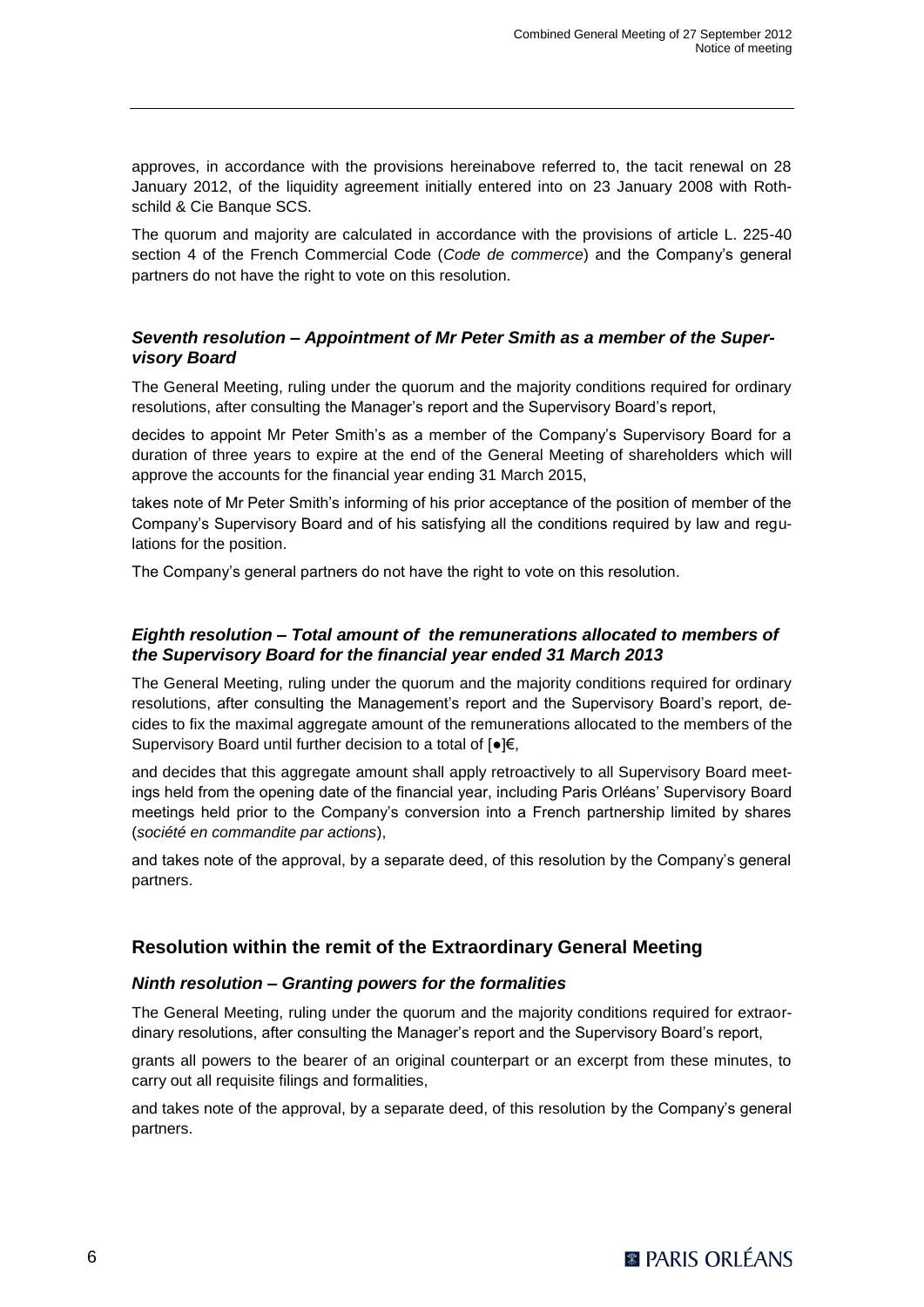### Information about how to participate in the General Meeting

#### **Formalities to be completed in advance in order to participate in the General Meeting**

All shareholders and bearers of voting right certificates may take part in the General Meeting by attending the Meeting in person, appointing a proxy of their choosing to represent them or voting by post.

In accordance with Article R. 225-85 of the French Commercial Code (*Code de Commerce*), in order to be able to take part in the General Meeting, shareholders must prove that their shares have been registered in an account in their name or in the name of a validly registered intermediary by 00:00 (Paris time) three working days before the General Meeting, in a registered share account held for the Company by its agent, Société Générale Securities Services, or in a bearer share account held by an accredited banking or financial intermediary.

As the General Meeting is due to be held on 27 September 2012, shares must have been registered in an account, as specified above, by 00:00 (Paris time) on 24 September 2012.

#### *Holders of registered shares*

Holders of registered shares need only register their shares in a registered share account, as specified above, to be able to take part in the General Meeting. Société Générale Securities Services will therefore issue proof that they are shareholders.

#### *Holders of bearer shares*

Proof that the shares have been registered in a bearer share account, as specified above, must be provided in the form of a certificate of share ownership (*attestation de participation*) issued by the accredited banking or financial intermediary that holds their share account and attached to the voting form or request for an attendance card (*carte d'admission*) prepared in their name or on their behalf if represented by a registered intermediary. The accredited banking or financial intermediary that holds the share account will therefore be responsible for issuing proof that they are shareholders and producing a certificate of share ownership, as specified above, to the General Meeting coordinator (*centralisateur*) (Société Générale Securities Services). Holders of bearer shares who wish to attend the General Meeting in person but who have not received their attendance card by 00:00 (Paris time) three working days before the General Meeting must ask the banking or financial intermediary that holds their share account to issue them with a certificate of share ownership. This will enable them to prove their capacity as shareholders on the day of the General Meeting.

#### **Coordinator of the General Meeting**

The General Meeting is being coordinated by Société Générale Securities Services, Service des Assemblées, BP 81236, 32 Rue du Champ de Tir, 44312 Nantes Cedex 03.

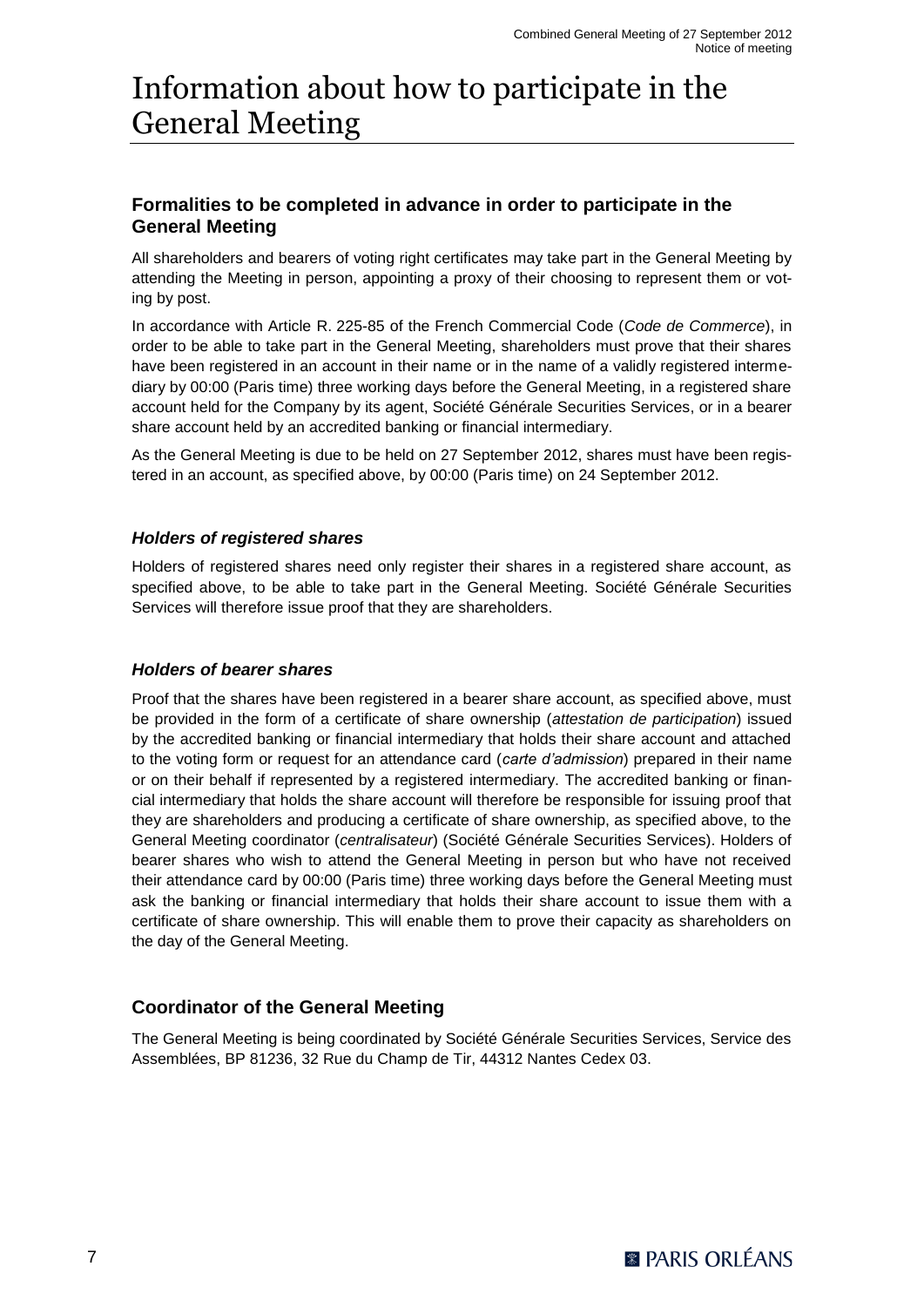#### **Ways to participate in the General Meeting**

#### *Shareholders and bearers of voting right certificates who wish to attend the General Meeting in person*

Shareholders who wish to attend the General Meeting in person must request an attendance card as specified below.

- **Holders of registered shares** must request an attendance card from the General Meeting coordinator (Société Générale Securities Services) using the voting form sent to them; alternatively, they may obtain an attendance card on the day of the General Meeting by going directly to the relevant desk and producing a form of identification.
- **Holders of bearer shares** must ask the banking or financial intermediary that holds their share account to send them an attendance card, using (if possible) the designated voting form (see *'Availability of voting forms'* below). Holders of bearer shares who wish to attend the General Meeting in person but who have not received their attendance card by 00:00 (Paris time) three working days before the General Meeting must ask the banking or financial intermediary that holds their share account to issue a certificate of share ownership. This will enable them to prove their capacity as shareholders on the day of the General Meeting.

#### *Shareholders and bearers of voting right certificates who wish to vote by post*

Shareholders who wish to vote by post should act as follows:

- **holders of registered shares** must complete and sign the voting form sent to them and return it to the General Meeting coordinator; and
- **holders of bearer shares** must obtain a voting form (see *'Availability of voting forms'* below). They must complete and sign the voting form and return it to the General Meeting coordinator via the banking or financial intermediary that holds their share account, along with the certificate of share ownership referred to above.

Voting forms will only be taken into consideration if received by the Company or the General Meeting coordinator by 24 September 2012 at the latest.

#### *Shareholders and bearers of voting right certificates who wish to vote by proxy*

Shareholders who wish to vote by proxy may give a proxy form to:

- **E** another shareholder, their spouse or civil partner or any other natural or legal person of their choosing; or
- the Chairman of the General Meeting; in this case, the Chairman will exercise the voting rights attached to their shares by voting 'for' all resolutions presented or approved by the Management and 'against' all other resolutions (at the date of this prior notice, the Management has approved all of the resolutions).

In all cases, proxy votes are subject to applicable law and regulations, particularly the provisions of Article L. 225-106 (I) of the French Commercial Code (*Code de commerce*).

Shareholders may appoint a proxy as follows: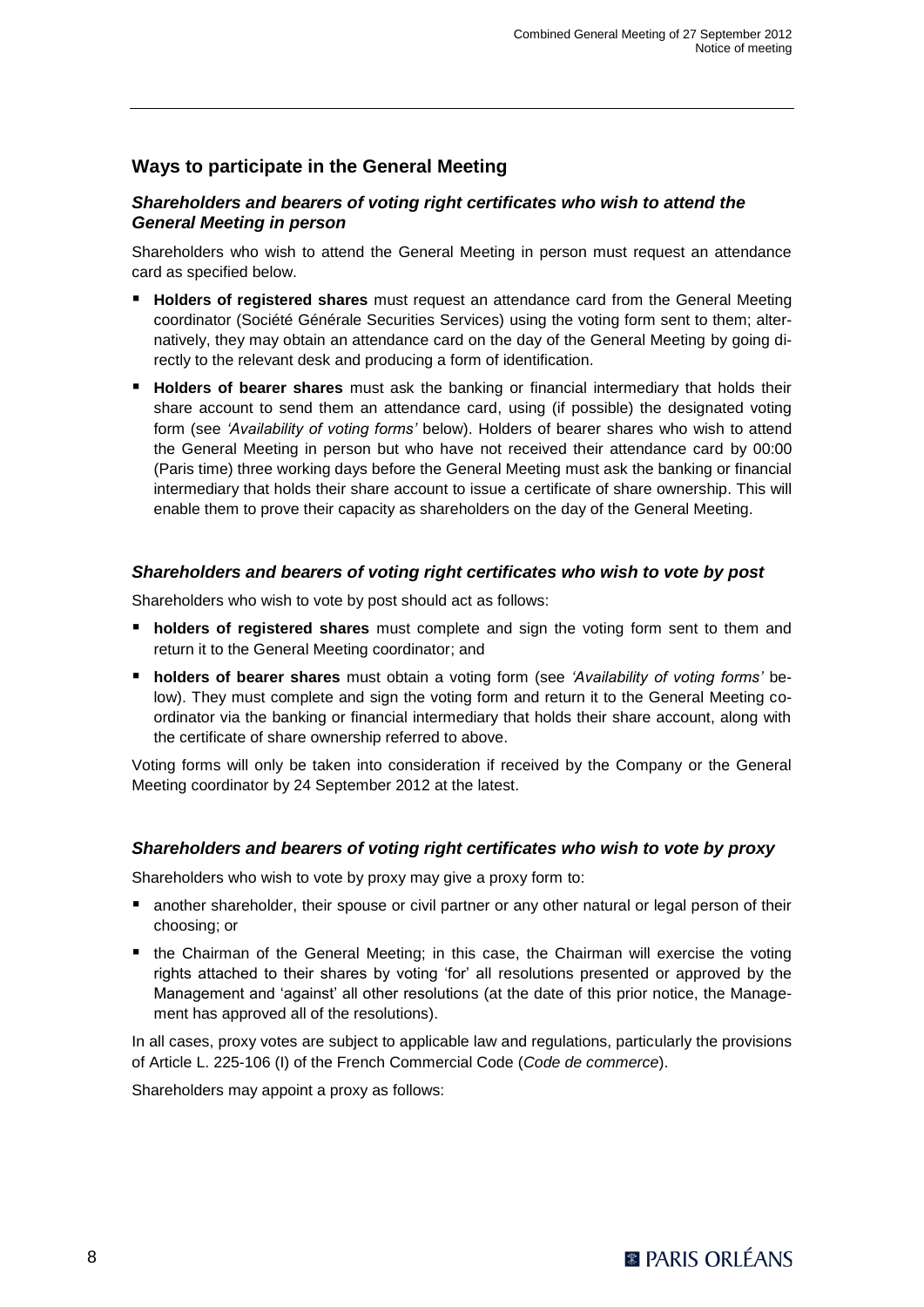- **h** holders of registered shares must complete and sign the voting form sent to them and return it to the General Meeting coordinator;
- holders of bearer shares must obtain a voting form (see *'Availability of voting forms'* below). They must complete and sign the voting form and return it to the General Meeting coordinator via the banking or financial intermediary that holds their share account, along with the certificate of share ownership referred to above.

Voting forms will only be taken into consideration if received by the Company or the General Meeting coordinator by 24 September 2012 at the latest.

In accordance with Article R. 225-79 of the French Commercial Code (*Code de commerce*), shareholders who wish to appoint a proxy may also give notice of the appointment or revocation of a proxy electronically, as specified below:

- **holders of registered shares must send an email containing an electronic signature obtained** from an accredited certification body in accordance with applicable law and regulations, to [investors@paris-orleans.com.](mailto:investors@paris-orleans.com) They must indicate their first name, surname and address, their Société Générale customer ID (where their shares are administered by the issuing company) or their customer ID with their accredited banking or financial intermediary (where their shares are administered by a third party) as well as the first name, surname and address of the proxy appointed or revoked;
- **holders of bearer shares must send an email containing an electronic signature obtained** from an accredited certification body in accordance with applicable law and regulations, to [investors@paris-orleans.com.](mailto:investors@paris-orleans.com) They must indicate their first name, surname and address, their full bank account details as well as the first name, surname and address of the proxy appointed or revoked, and ask the banking or financial intermediary that holds their share account to send written confirmation of the appointment or revocation of the proxy to the General Meeting coordinator.

Appointments and revocations of proxies made by email will only be taken into consideration if received and confirmed (where applicable) by the banking or financial intermediary account holder by 15:00 (Paris time) the day before the General Meeting.

#### **Situation of shareholders following submission of their voting form or request for an attendance card**

Shareholders who have requested an attendance card, voted by post or appointed a proxy may not choose to take part in the General Meeting by any other means.

They may sell some or all of their shares. If a shareholder sells his shares before 00:00 (Paris time) three working days before the General Meeting, the Company will invalidate the postal vote, proxy form or attendance card (as the case may be) or modify it accordingly. To this end, banking or financial intermediaries that hold bearer share accounts must notify the General Meeting coordinator or the Company of the aforementioned sale and provide the latter with the necessary information. No sale or transaction effected after 00:00 (Paris time) three working days before the General Meeting will be notified by the said intermediaries or taken into consideration by the Company, notwithstanding any agreement to the contrary.